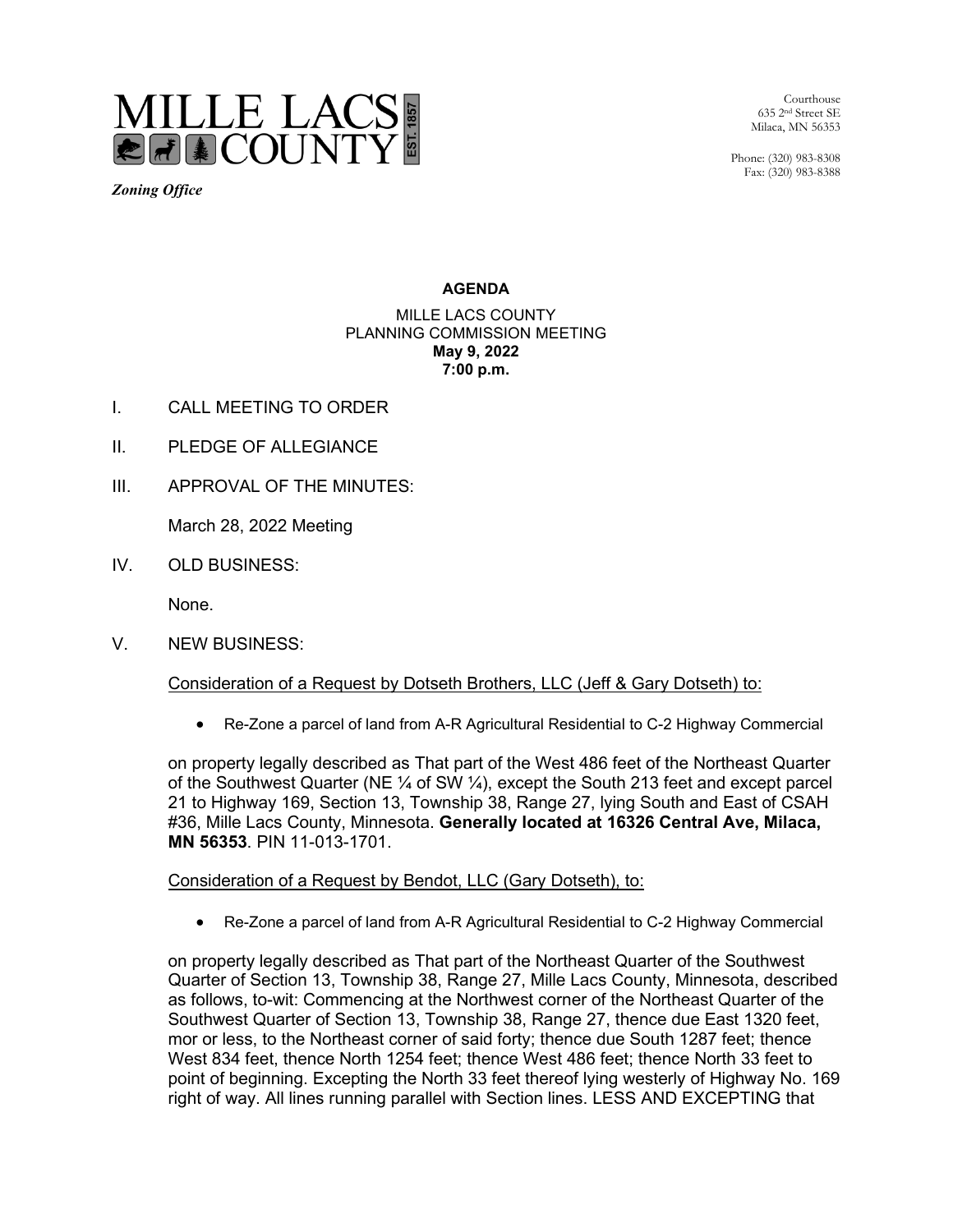part identified as Parcel 23 on MN DOT Plat 48-29, and LESS AND EXCEPTING that part identified as Parcel 223 on MN DOT Plat 48-40, and LESS AND EXCEPTING that part thereof lying Easterly of the Easterly right of way of Highway No. 169, except the South 33 feet, Section 13, Township 38, Range 27, Mille Lacs County, Minnesota. AND That part of the South 33 feet of the Northeast Quarter of the Southwest Quarter (NE  $\mathcal{V}_4$ of SW ¼) of Section Thirteen (13), Township Thirty-eight (38), Range Twenty-seven (27), lying west of Highway No. 169, Mille Lacs County, Minnesota. **Generally located at 16xxx Central Ave, Milaca, MN 56353**. PIN 11-013-1300.

## Consideration of a Request by Travel Resorts at Soo Line Trail LLC, to:

• Amend an existing Conditional Use Order to expand the number of RV sites allowed from 35 to 44

on property legally described as PARCEL A: The East 408 feet of the West 474 feet of the North 600 feet of the West Half of the Northwest Quarter, Section 33, Township 42, Range 26, Mille Lacs County, Minnesota. PARCEL B: The South 440 feet of the North 1040 feet of the West 474 feet of the West Half of the Northwest Quarter, and the West 66 feet of the West Half of the Northwest Quarter, all in Section 33, Township 42, Range 26, Mille Lacs County, Minnesota. PARCEL C: That part of the West Half of the Northwest Quarter which lies southerly of the south right of way of railroad; part of the West 540 feet of the West Half of the Northwest Quarter lying southerly of the North 1040 feet and northerly of the northern line of the railroad right of way; and the East 66 feet of the West 540 feet of the North 1040 feet of the West Half of the Northwest Quarter, all in Section 33, Township 42, Range 26, Mille Lacs County, Minnesota. **Generally located at 10889 Stevens Rd, Onamia, MN 56359**. PIN 17-033-0203, 17- 033-0204, 17-033-0205.

# Consideration of a Request by TCP Holdings, LLP, for a:

• Conditional Use Permit for Commercial Recreation (concert event)

on property legally described as The North 1,600 feet of that part of Government Lots Four and Five (4 & 5), Section 27, Township 43, Range 25, that lies ease of Minnesota State Highway #47, except the North 33 feet thereof; AND All of the Northeast Quarter of the Northeast Quarter (NE1/4 of NE1/4) and the North 1,326 feet of Lots Two (2) and Three (3), all in Section 27, Township 43, Range 25, LESS AND EXCEPT 5.83 acres to public highway; LESS AND EXCEPT all that part thereof lying West of State Highway No. 47, Mille Lacs County, Minnesota. ALSO LESS AND EXCEPT the North 400.00 feet of the East 575.00 feet of the Northeast Quarter of the Northeast Quarter, Section 27, Township 43, Range 25, Mille Lacs County, Minnesota. **Generally located at 43694 Hwy 47, Isle, MN 56342**. PIN 05-027-0101, 05-027-0102, 05-027-0103.

## Consideration of a Request by Next Shift Enterprises, LLC, for a:

• Preliminary Plat of "Mille Lacs Dockside" containing 11 new lots

on property legally described as Outlot B of Last Cast on Mille Lacs CIC 47, Section 27, Township 43, Range 27, Mille Lacs County, Minnesota. **Generally located 18xxx Badger Dr, Garrison, MN 56450**. PIN 09-521-0080.